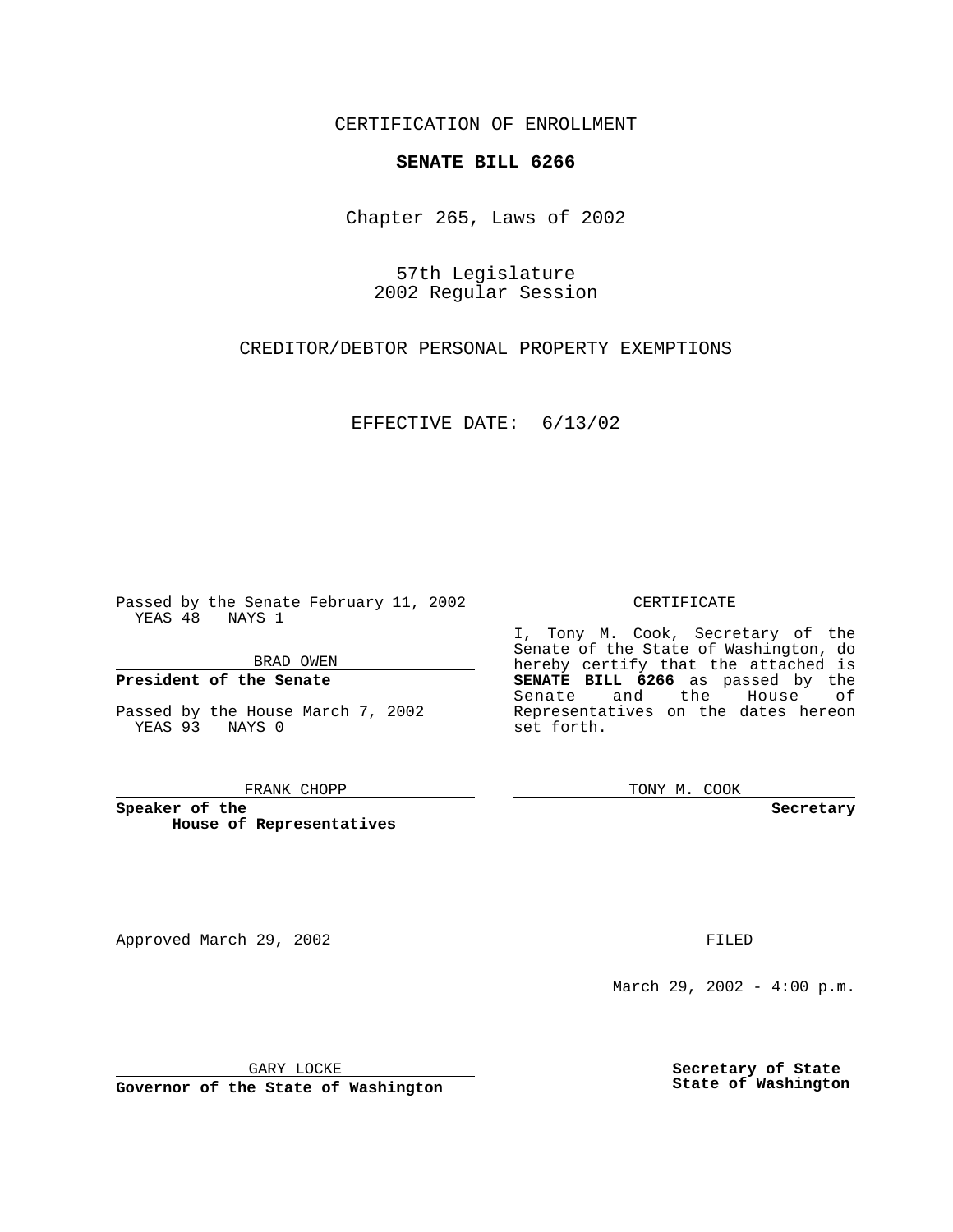## **SENATE BILL 6266** \_\_\_\_\_\_\_\_\_\_\_\_\_\_\_\_\_\_\_\_\_\_\_\_\_\_\_\_\_\_\_\_\_\_\_\_\_\_\_\_\_\_\_\_\_\_\_

\_\_\_\_\_\_\_\_\_\_\_\_\_\_\_\_\_\_\_\_\_\_\_\_\_\_\_\_\_\_\_\_\_\_\_\_\_\_\_\_\_\_\_\_\_\_\_

Passed Legislature - 2002 Regular Session

**State of Washington 57th Legislature 2002 Regular Session By** Senators Johnson and Kline

Read first time 01/14/2002. Referred to Committee on Judiciary.

 AN ACT Relating to updating creditor/debtor personal property exemptions; and amending RCW 6.15.010, 6.15.050, and 6.27.160.

BE IT ENACTED BY THE LEGISLATURE OF THE STATE OF WASHINGTON:

 **Sec. 1.** RCW 6.15.010 and 1991 c 112 s 1 are each amended to read as follows:

 Except as provided in RCW 6.15.050, the following personal property shall be exempt from execution, attachment, and garnishment:

 (1) All wearing apparel of every individual and family, but not to exceed one thousand dollars in value in furs, jewelry, and personal ornaments for any individual.

 (2) All private libraries of every individual, but not to exceed fifteen hundred dollars in value, and all family pictures and keepsakes.

 (3) To each individual or, as to community property of spouses maintaining a single household as against a creditor of the community, to the community:

 (a) The individual's or community's household goods, appliances, furniture, and home and yard equipment, not to exceed two thousand seven hundred dollars in value for the individual or five thousand four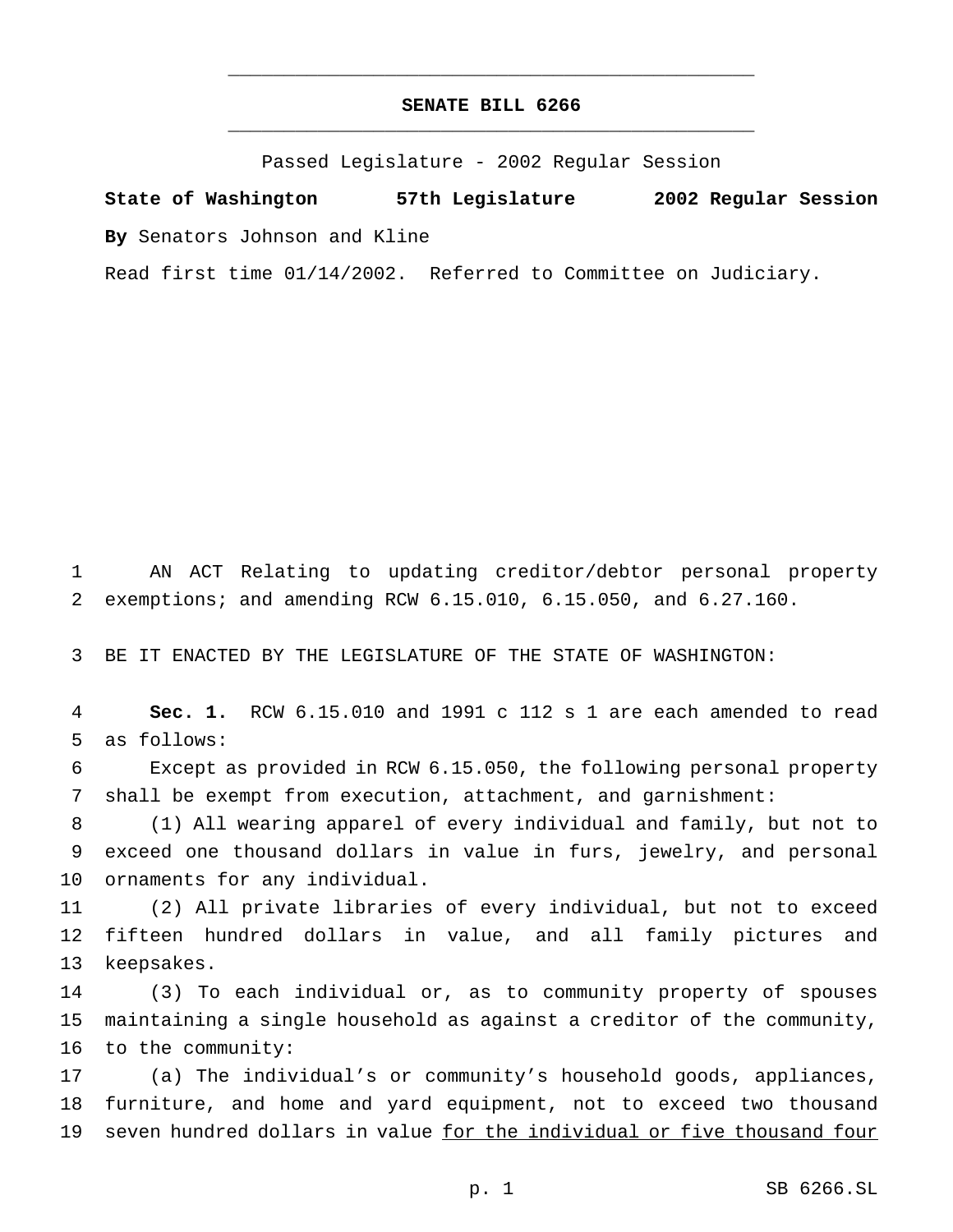1 hundred dollars for the community, said amount to include provisions 2 and fuel for the comfortable maintenance of the individual or 3 community;

4 (b) Other personal property, except personal earnings as provided 5 under RCW  $6.15.050(1)$ , not to exceed (( $\theta$ ne)) two thousand dollars in 6 value, of which not more than  $((one))$  two hundred dollars in value may 7 consist of cash, and of which not more than ((one)) two hundred dollars 8 in value may consist of bank accounts, savings and loan accounts, 9 stocks, bonds, or other securities; ((and))

10 (c) ((Two)) For an individual, a motor ((vehicles)) vehicle used 11 for personal transportation, not to exceed two thousand five hundred 12 dollars ((in aggregate value)) or for a community two motor vehicles 13 used for personal transportation, not to exceed five thousand dollars 14 in aggregate value;

15 (d) Any past due, current, or future child support paid or owed to 16 the debtor, which can be traced;

17 (e) All professionally prescribed health aids for the debtor or a 18 dependent of the debtor; and

19 (f) To any individual, the right to or proceeds of a payment not to 20 exceed sixteen thousand one hundred fifty dollars on account of 21 personal bodily injury, not including pain and suffering or 22 compensation for actual pecuniary loss, of the debtor or an individual 23 of whom the debtor is a dependent; or the right to or proceeds of a 24 payment in compensation of loss of future earnings of the debtor or an 25 individual of whom the debtor is or was a dependent, to the extent 26 reasonably necessary for the support of the debtor and any dependent of 27 the debtor. The exemption under this subsection  $(3)(f)$  does not apply 28 to the right of the state of Washington, or any agent or assignee of 29 the state, as a lienholder or subrogee under RCW 43.20B.060.

 (4) To each qualified individual, one of the following exemptions: (a) To a farmer, farm trucks, farm stock, farm tools, farm equipment, supplies and seed, not to exceed five thousand dollars in 33 value;

 (b) To a physician, surgeon, attorney, clergyman, or other professional person, the individual's library, office furniture, office equipment and supplies, not to exceed five thousand dollars in value; (c) To any other individual, the tools and instruments and materials used to carry on his or her trade for the support of himself or herself or family, not to exceed five thousand dollars in value.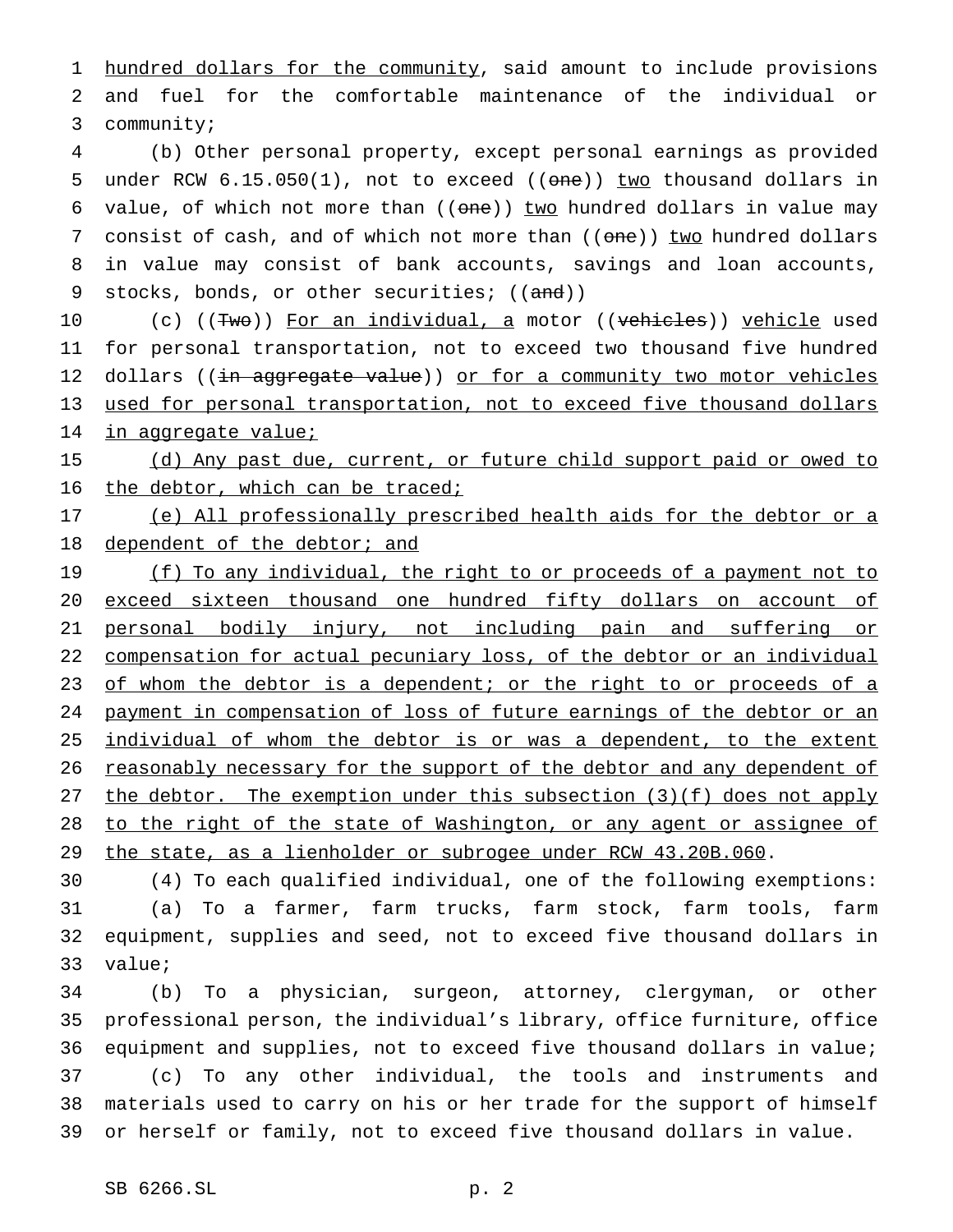For purposes of this section, "value" means the reasonable market value of the debtor's interest in an article or item at the time it is selected for exemption, exclusive of all liens and encumbrances thereon.

 **Sec. 2.** RCW 6.15.050 and 1987 c 442 s 305 are each amended to read as follows:

 (1) Wages, salary, or other compensation regularly paid for personal services rendered by the debtor claiming the exemption shall not be claimed as exempt under RCW 6.15.010, but the same may be claimed as exempt in any bankruptcy or insolvency proceeding to the same extent as allowed under the statutes relating to garnishments.

 (2) No property may be exempt under RCW 6.15.010 from execution, attachment, or garnishment issued upon a judgment for all or any part of the purchase price of the property.

 (3) No property may be exempt under RCW 6.15.010 from legal process issued upon a judgment for restitution ordered by a court to be paid 17 for the benefit of a victim of a criminal act.

18 (4) No property may be exempt under RCW 6.15.010 from legal process issued upon a judgment for any tax levied upon such property.

 $((+4))$  (5) Nothing in this chapter shall be so construed as to prevent a debtor from creating a security interest in personal property which might be claimed as exempt, or the enforcement of such security interest against the property.

 $((+5))$   $(6)$  Nothing in this chapter shall be construed to exempt personal property of a nonresident of this state or of an individual who has left or is about to leave this state with the intention to defraud his or her creditors.

 $((+6))$   $(7)$  Personal property exemptions are waived by failure to claim them prior to sale of exemptible property under execution or, in a garnishment proceeding, within the time specified in RCW 6.27.160.

 $((+7))$   $(8)$  Personal property exemptions may not be claimed by one spouse in a bankruptcy case that is not a joint case or a joint administration of the estate with the bankruptcy estate of the other spouse where (a) bankruptcy is filed by both spouses within a six-month period, and (b) one spouse exempts property from property of the estate under the bankruptcy exemption provisions of 11 U.S.C. Sec. 522(d).

 (9) No property may be exempt under RCW 6.15.010 from execution, levy, attachment, or garnishment issued by or on behalf of a child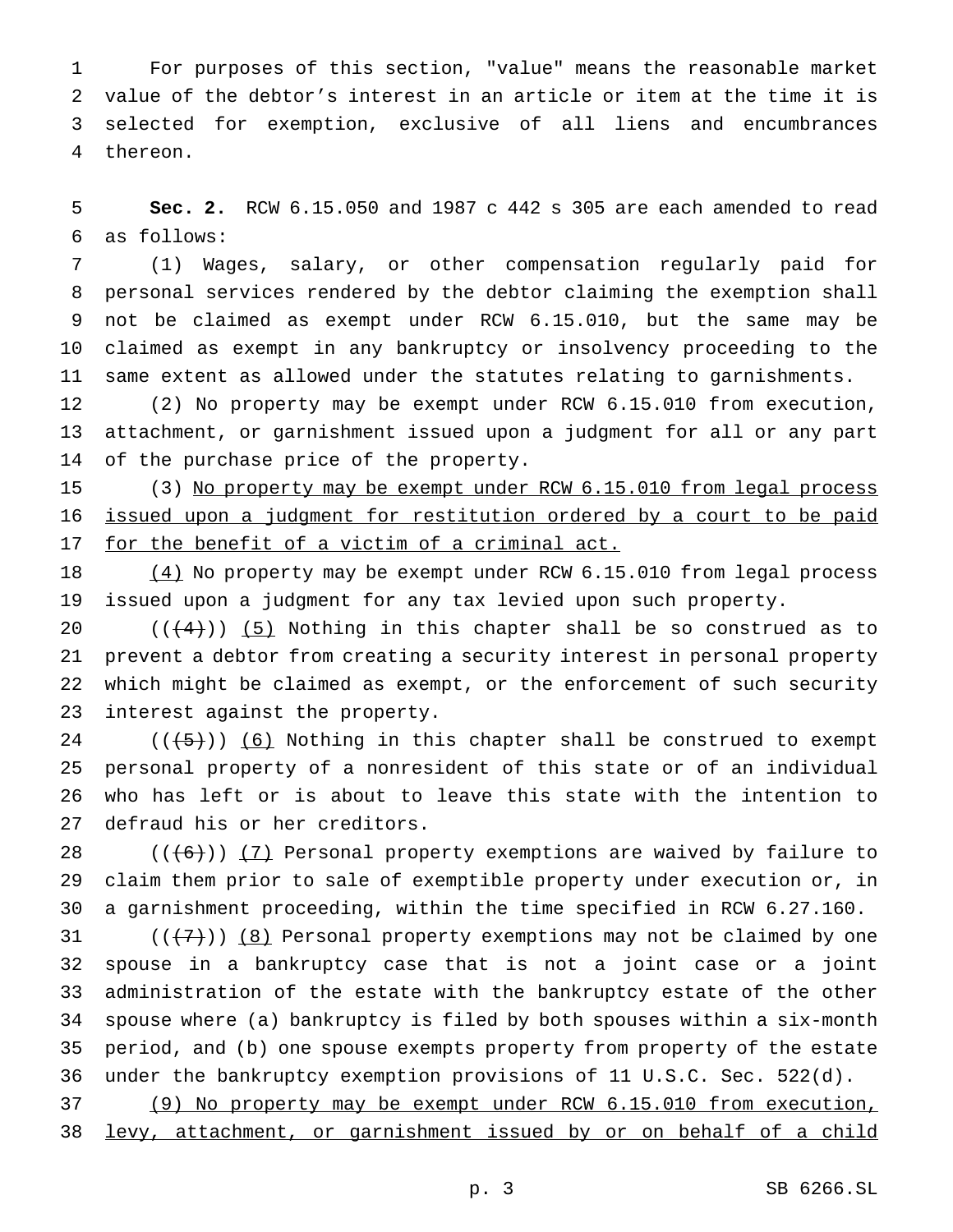support agency operating under Title IV-D of the federal social security act or by or on behalf of any agent or assignee of the child 3 support agency.

 **Sec. 3.** RCW 6.27.160 and 1988 c 231 s 28 are each amended to read as follows:

 (1) A defendant may claim exemptions from garnishment in the manner specified by the statute that creates the exemption or by delivering to or mailing by first class mail to the clerk of the court out of which the writ was issued a declaration in substantially the following form or in the form set forth in RCW 6.27.140 and mailing a copy of the form by first class mail to the plaintiff or plaintiff's attorney at the address shown on the writ of garnishment, all not later than twenty- eight days after the date stated on the writ except that the time shall be extended to allow a declaration mailed or delivered to the clerk within twenty-one days after service of the writ on the garnishee if service on the garnishee is delayed more than seven days after the date of the writ.

| 18             | [NAME OF COURT]                                                                   |  |  |
|----------------|-----------------------------------------------------------------------------------|--|--|
| 19<br>20       | No.<br>Plaintiff                                                                  |  |  |
| 21<br>22<br>23 | Defendant<br>CLAIM OF EXEMPTION                                                   |  |  |
| 24<br>25       | Garnishee                                                                         |  |  |
| 26<br>27       | I/We claim the following described property or money as exempt from<br>execution: |  |  |
| 28<br>29<br>30 |                                                                                   |  |  |
| 31             | I/We believe the property is exempt because:                                      |  |  |
| 32<br>33<br>34 |                                                                                   |  |  |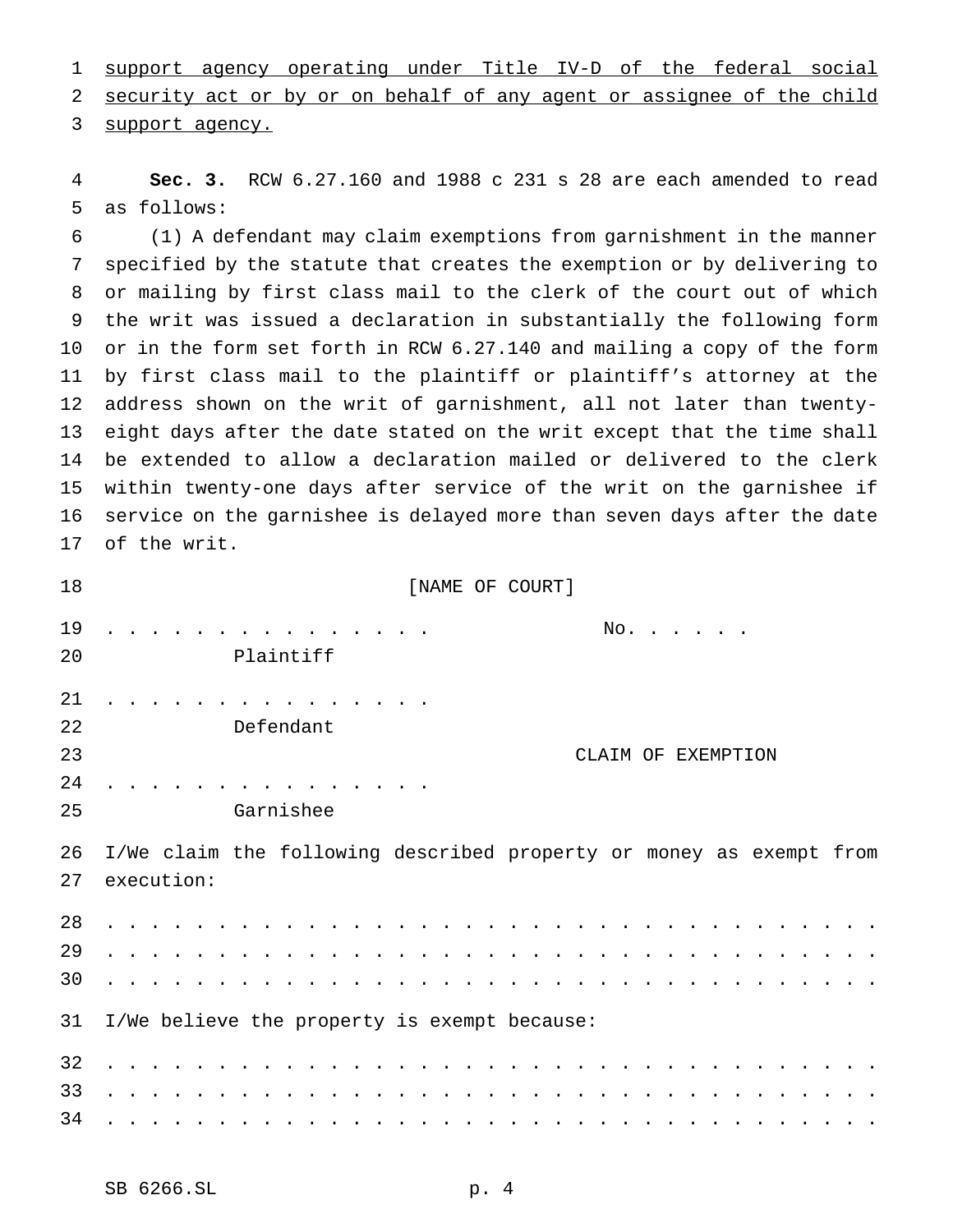| 1                  |                  |                                     |
|--------------------|------------------|-------------------------------------|
| 2<br>$\frac{3}{4}$ | Print name       | Print name of spouse,<br>if married |
| 5                  |                  |                                     |
| 6                  | Signature        | Signature                           |
| 7                  |                  |                                     |
| 8                  |                  |                                     |
| 9                  | Address          | Address                             |
| 10                 |                  |                                     |
| 11                 |                  |                                     |
| 12                 |                  |                                     |
| 13                 | Telephone number | Telephone number                    |
| 14                 |                  |                                     |
| 15                 |                  |                                     |

 (2) A plaintiff who wishes to object to an exemption claim must, not later than seven days after receipt of the claim, cause to be delivered or mailed to the defendant by first class mail, to the address shown on the exemption claim, a declaration by self, attorney, or agent, alleging the facts on which the objection is based, together with notice of date, time, and place of a hearing on the objection, which hearing the plaintiff must cause to be noted for a hearing date not later than fourteen days after the receipt of the claim. After a hearing on an objection to an exemption claim, the court shall award costs to the prevailing party and may also award an attorney's fee to the prevailing party if the court concludes that the exemption claim or 27 the objection to the claim was not made in good faith. The defendant bears the burden of proving any claimed exemption, including the obligation to provide sufficient documentation to identify the source 30 and amount of any claimed exempt funds.

 (3) If the plaintiff elects not to object to the claim of exemption, the plaintiff shall, not later than ten days after receipt of the claim, obtain from the court and deliver to the garnishee an order directing the garnishee to release such part of the debt, property, or effects as is covered by the exemption claim. If the plaintiff fails to obtain and deliver the order as required or otherwise to effect release of the exempt funds or property, the defendant shall be entitled to recover fifty dollars from the